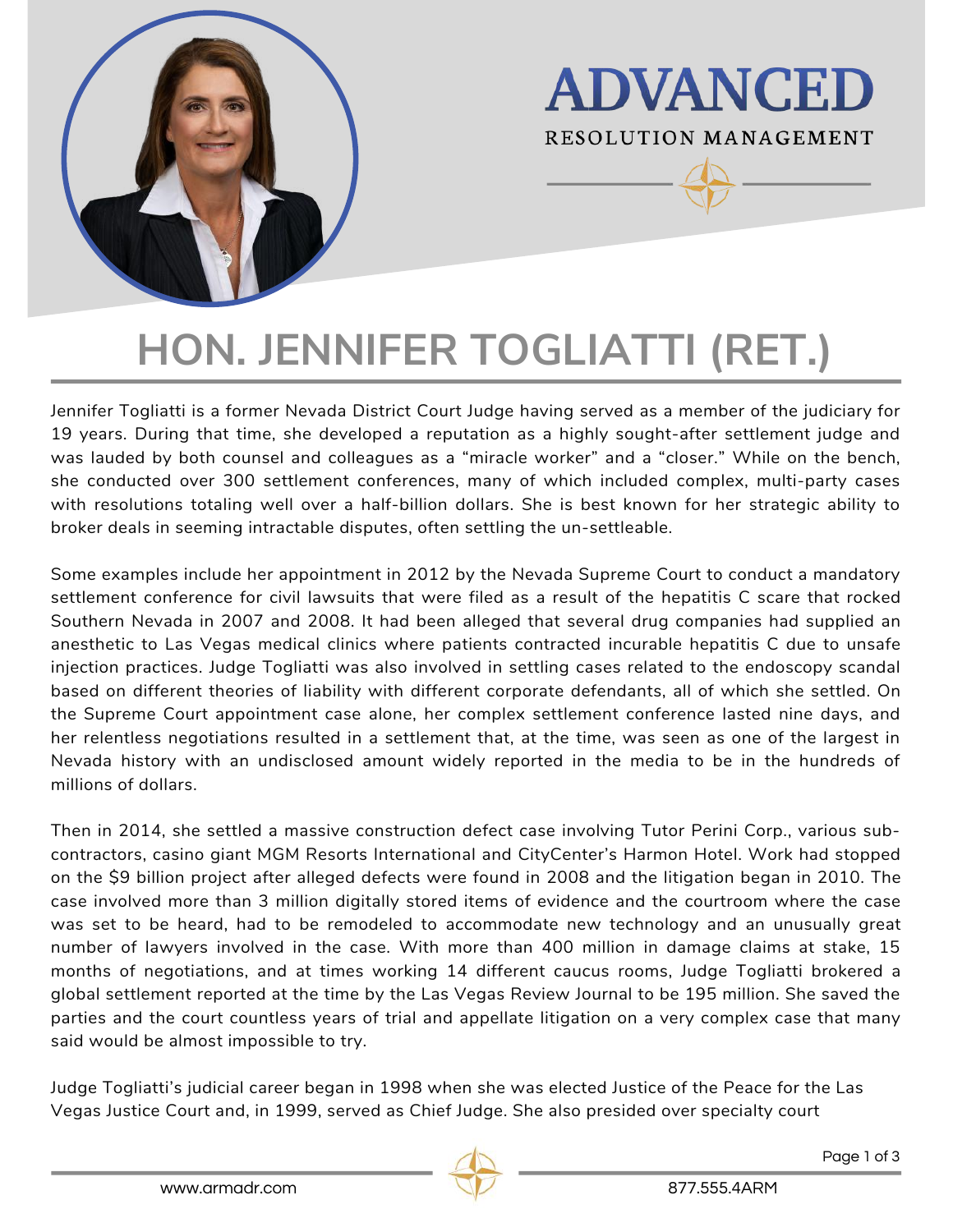**HON. JENNIFER TOGLIATTI (RET.)**

dockets for the Eighth Judicial District Court and served as acting Federal Magistrate for U.S. District Court. In 2002, she was appointed by then Governor Kenny Guinn to the Eighth Judicial District Court and has served there for the last 16 years. As a trial judge in one of the busiest general jurisdiction trial courts in the country, she has managed the assignment of over ten thousand criminal and civil cases. She has presided over 300 jury and bench trials in her career. Judge Togliatti was elected Chief Judge of the Eighth Judicial District by acclamation of the 52 judges in her district in 2011 and re-elected in 2013. She oversaw the administration of the court's 54 million dollar budget and 630 employees, including over 100 POST certified peace officers. These challenges have given Judge Togliatti extensive experience in administrative, government, labor/public employee, collective bargaining, and legislative issues in the state of Nevada on both local and statewide levels.

Prior to her work on the bench, she was a prosecutor with the office of the District Attorney in Clark County which afforded her the opportunity to get significant litigation experience every single day in the courtroom handling law and motion calendars, hearings, and felony trials.

In 2019, Judge Togliatti retired from public service to focus on developing a private ADR practice with a focus on complex matters at ARM as a mediator, special master, and private judge. In her first year, she facilitated settlements totaling almost a billion dollars. Notable cases included the MGM - October 1 Mass Shooting and the Little Valley Fire litigation. Consequently, Judge Togliatti is one of the most sought-after mediators for complex, high-stakes litigation in Nevada and throughout the country. It is important to note that on several of these complex matters, Judge Togliatti was asked to oversee the allocation of settlement funds.

Then in 2021, Judge Togliatti was appointed by Gov. Steve Sisolak as the first woman to chair the Nevada Gaming Commission. This is a part-time panel that meets once a month to make final determinations concerning gaming license applications, regulation changes and disciplinary matters based on recommendations from the full-time, three-member Gaming Control Board. The part-time nature of this appointment will allow Togliatti to continue her work as a private mediator.

#### **P R O F E S S I O N A L E X P E R I E N C E**

- Neutral, Advanced Resolution Management (2019-present)
- Chair, Nevada Gaming Commission (2021-present)
- Chief Judge, Eighth Judicial District Court (2011-2014)
- District Court Judge, Eighth Judicial District Court (2002-2019)
- Specialty Court assignment Competency Court (2014-2019)
- Chief Judge, Las Vegas Justice Court (1999)
- Justice of the Peace, Justice Court Las Vegas Township (1998-2002)
- District Attorney, Clark County (1993-1998)

**ARM**